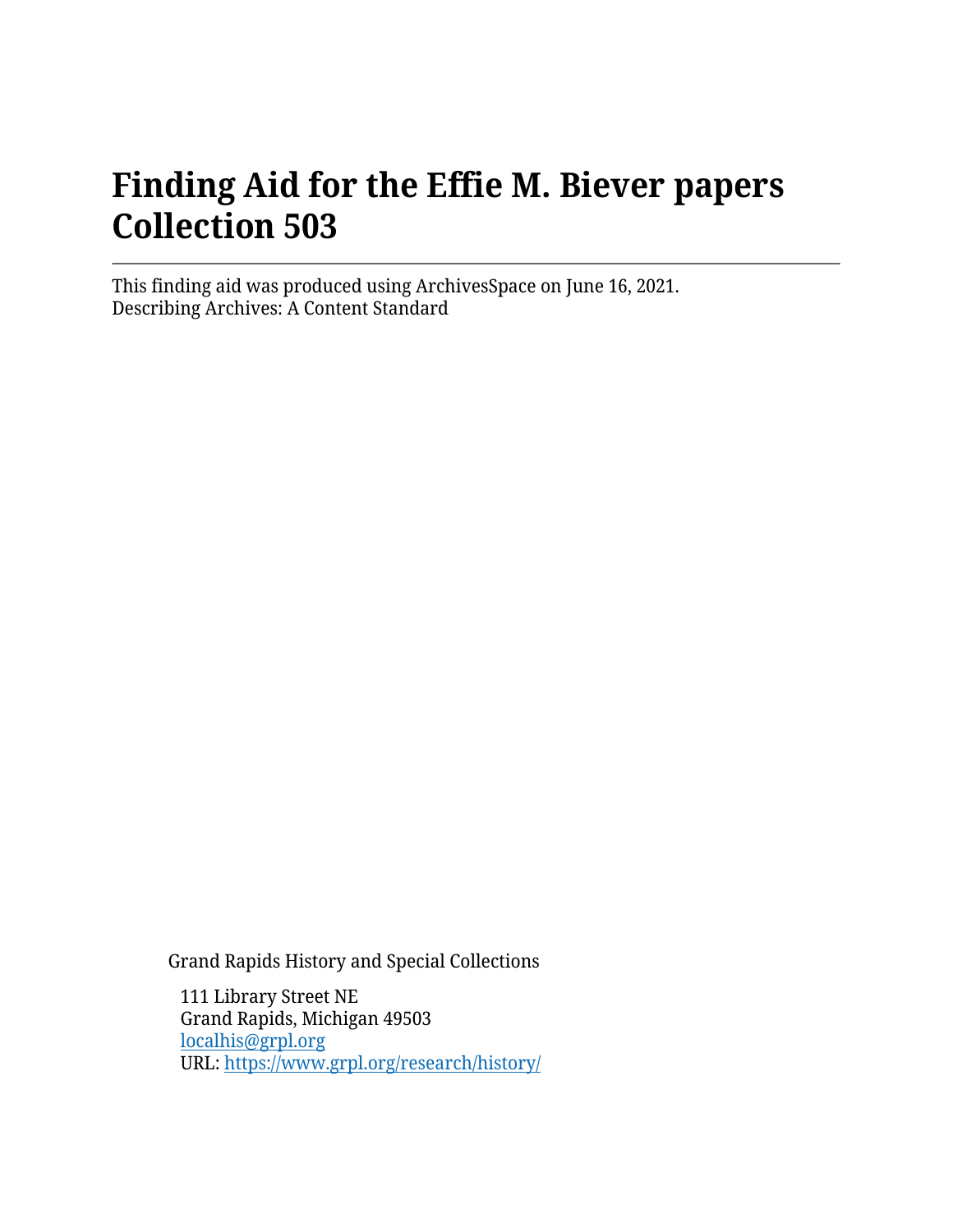## <span id="page-1-0"></span>**Table of Contents**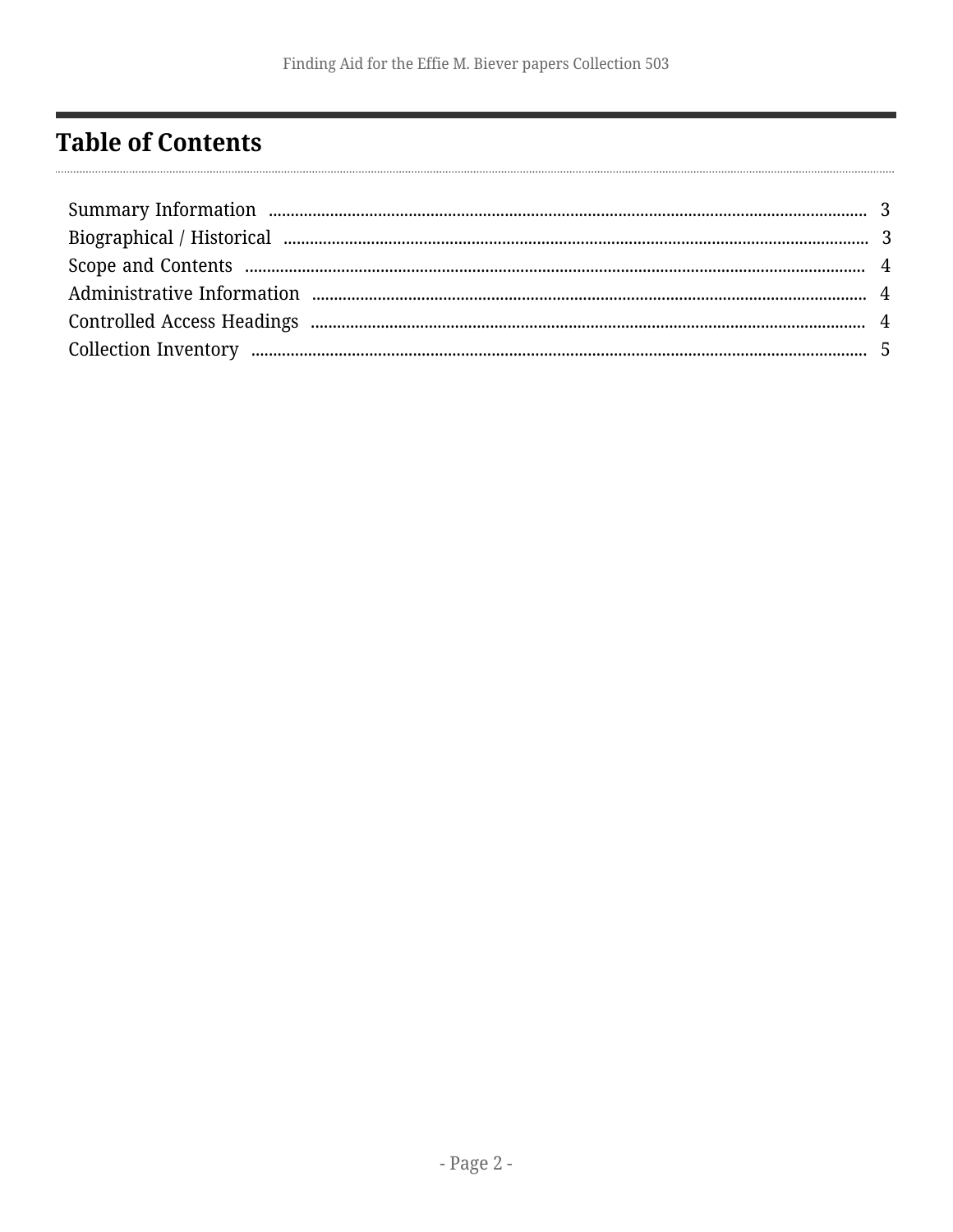#### <span id="page-2-0"></span>**Summary Information**

| <b>Repository:</b>                  | <b>Grand Rapids History and Special Collections</b>                                                                                                                                                                                                                                                                                                                                                                                                           |
|-------------------------------------|---------------------------------------------------------------------------------------------------------------------------------------------------------------------------------------------------------------------------------------------------------------------------------------------------------------------------------------------------------------------------------------------------------------------------------------------------------------|
| Source - dnr:                       | Ginebaugh, Elizabeth                                                                                                                                                                                                                                                                                                                                                                                                                                          |
| Title:                              | Effie M. Biever papers                                                                                                                                                                                                                                                                                                                                                                                                                                        |
| ID:                                 | Collection 503                                                                                                                                                                                                                                                                                                                                                                                                                                                |
| Date [inclusive]:                   | 1921-1959                                                                                                                                                                                                                                                                                                                                                                                                                                                     |
| <b>Physical</b><br>Description:     | .5 Linear Feet 1 box                                                                                                                                                                                                                                                                                                                                                                                                                                          |
| Language of the<br><b>Material:</b> | English.                                                                                                                                                                                                                                                                                                                                                                                                                                                      |
| Abstract:                           | Effie Bevier was born in Casnovia, Michigan in 1872 and taught<br>in the Grand Rapids Public Schools for over thirty years, retiring<br>in 1932. After the death of her husband, Henry Bevier in 1940,<br>she volunteered for the American Red Cross for many years and<br>she died in Grand Rapids in 1966. The Effie M. Bevier papers<br>contain personal diaries, newspaper articles and ephemera<br>related to Grand Rapids businesses and organizations. |

**^** [Return to Table of Contents](#page-1-0)

### <span id="page-2-1"></span>**Biographical / Historical**

Effie M. Bevier was born to Richard Brisbin and Anna Wilson in Casnovia, Michigan in 1872. In March of 1900 she married Henry Bevier. After graduating from the Grand Rapids Normal School and then Western Michigan University, Effie taught in the Grand Rapids Public Schools for more than thirty years, first at Stocking Straight School and then at Eastern School. She retired in 1932 and was widowed in 1940. Effie attended Park Congregational Church and she volunteered for the American Red Cross for many years. Effie spent the last six years of her life in the Veenstra Nursing Home, in Grand Rapids. She died there in 1966.

**^** [Return to Table of Contents](#page-1-0)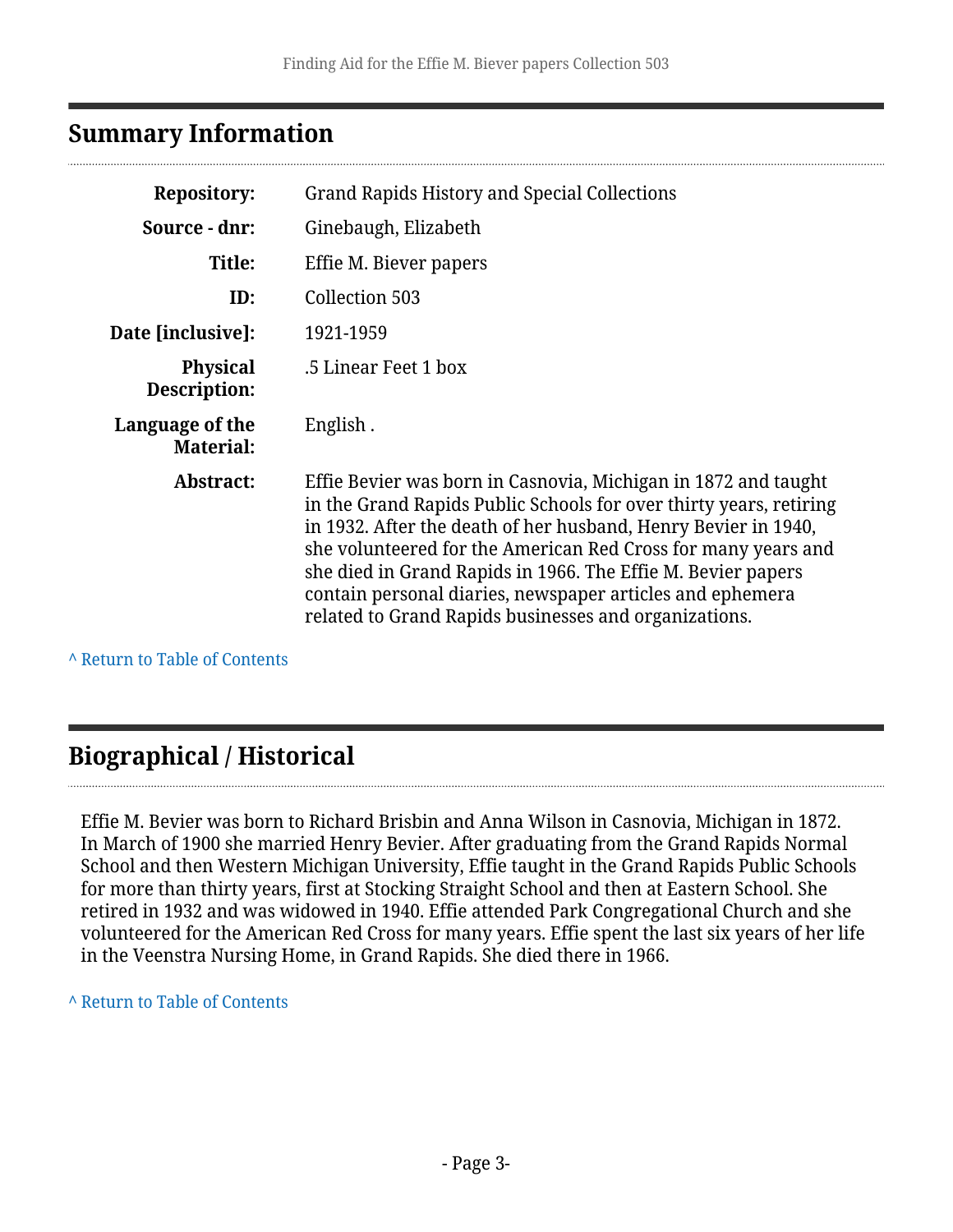#### <span id="page-3-0"></span>**Scope and Contents**

The Effie M. Biever papers contain personal diaries, newspaper articles and ephemera related to Grand Rapids businesses and organizations. Effie Biever lived at the Cody Hotel from the mid 1940s to the mid 1950s. There is mention in multiple places of the Cody Hotel and Biever notes the date of a fire there in 1946. Those researching the funeral business may find the Metcalf Funeral Director's and Blackstone Monument Company materials of particular interest.

**^** [Return to Table of Contents](#page-1-0)

#### <span id="page-3-1"></span>**Administrative Information**

#### **Publication Statement**

Grand Rapids History and Special Collections

111 Library Street NE Grand Rapids, Michigan 49503 [localhis@grpl.org](mailto:localhis@grpl.org) URL:<https://www.grpl.org/research/history/>

#### **Immediate Source of Acquisition**

Effie Bevier's papers were donated by Elizabeth Ginebaugh. Elizabeth's mother, Vita McConnaughey, was a close friend of Effie Bevier's and was left with Effie's things.

Effie M. Bevier papers, 2020.028

**^** [Return to Table of Contents](#page-1-0)

#### <span id="page-3-2"></span>**Controlled Access Headings**

- Grand Rapids (Mich.) -- Biography
- Grand Rapids (Mich.) -- History
- Ginebaugh, Elizabeth